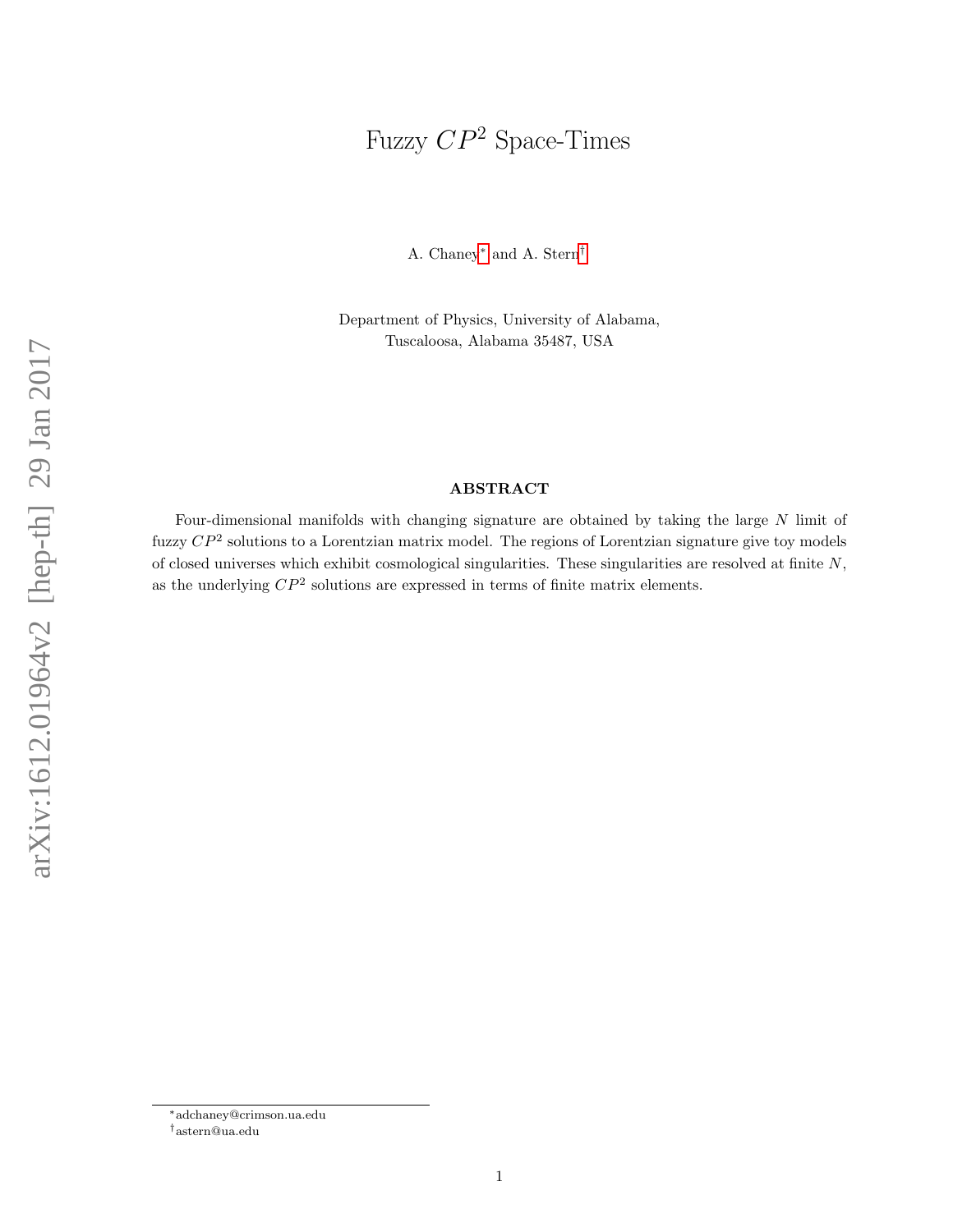## 1 Introduction

Fuzzy spheres are defined by  $N \times N$  irreducible matrix representations of the  $su(2)$  algebra. [\[1\]](#page-11-0)-[\[8\]](#page-11-1) In a previous work, [\[9\]](#page-12-0) we showed that a fuzzy sphere embedded in a Minkowski background, which we denote by  $S_F^{2,L}$ , can serve as a two-dimensional toy model of a closed noncommutative cosmology. Noncommutative or matrix cosmologies have been of interest for some time, and they possess a limit, the 'commutative' limit, where a space-time manifold is recovered from the matrix configurations.[\[10\]](#page-12-1)-[\[18\]](#page-12-2) In [\[9\]](#page-12-0), the commutative limit for  $S_F^{2,L}$  corresponds to taking  $N \to \infty$ , which yields a sphere embedded in Minkowski space. This 'sphere' had several novel features. The curvature computed from the induced metric is not constant and there are singularities at two fixed latitudes. Also, the induced metric has changing signature. Signature change is known to be a possible feature of both classical and quantum gravity.[\[19\]](#page-12-3)-[\[28\]](#page-13-0) The region bounded by the singular latitudes has Lorentzian signature, and describes a closed two-dimensional space-time. The two singular latitudes behave as cosmological singularities, which get resolved at finite N.

The question naturally arises as to whether one can generalize  $S_F^{2,L}$  to four-dimensional fuzzy cosmologies. Of course, a trivial generalization is obtained by taking the tensor product of two noncommutative spaces, for example  $S_F^{2,L} \times S_F^2$ ,  $S_F^2$  being a fuzzy sphere in a Euclidean background. Such tensor product spaces appear after extremizing the sum of two bosonic matrix actions, consisting of Yang-Mills terms, analogous to what appears in the Ishibashi, Kawai, Kitazawa, Tsuchiya (IKKT) model,[\[29\]](#page-13-1) along with cubic terms and mass terms. The results of  $[9]$  can be straightforwardly repeated in this case.

Here, instead, we examine fuzzy  $\mathbb{CP}^2$  ( $\mathbb{CP}^2_F$ ).[\[7\]](#page-11-2),[\[30\]](#page-13-2)-[\[35\]](#page-13-3) In order for time to emerge in the large N limit we embed  $\mathbb{CP}^2_F$  in a Lorentzian background. This  $\mathbb{CP}^2_F$  results from extremizing a matrix model action, again consisting of a Yang-Mills term, cubic term and mass term. The large  $N$  limit yields four dimensional manifolds which are, loosely speaking, embeddings of  $\mathbb{CP}^2$  in an eight (or greater)dimensional Lorentzian target space with a flat metric tensor. Analogous to the two-dimensional model in [\[9\]](#page-12-0), the induced metric tensor on the four-dimensional surface can have changing signature. Signature changes occur at two three-dimensional singular surfaces, which define the boundaries between regions of Euclidean and Lorentzian signature. The region of Lorentzian signature defines a closed space-time, with the singular surfaces playing the role of cosmological singularities. A novel feature of these toy universes is that the cosmological singularities occur at nonzero distance scales, and that time cannot be defined for smaller distance scales. As with the two-dimensional models in [\[9\]](#page-12-0), the singularities appear only after taking the large  $N$  limit, and so the finite  $N$  matrix description once again resolves the singularities of the continuum description.

The outline of this article is the following: We review  $\mathbb{CP}^2$  in section two and  $\mathbb{CP}^2_F$  in section three. In section four we show that  $CP_F^2$  solutions result from both Euclidean and Lorentzian Yang-Mills typematrix models. A one-parameter family of deformed  $CP_F^2$  solutions (which contains the undeformed solution) is also found to Lorentzian Yang-Mills type-matrix model, which requires a mass term, along with a cubic term, in the action. The large  $N$  (or commutative) limit of these solutions is taken in section five. There we plot the distance scale versus time in the comoving frame for the  $\mathbb{CP}^2$  universes. Concluding remarks are given in section six.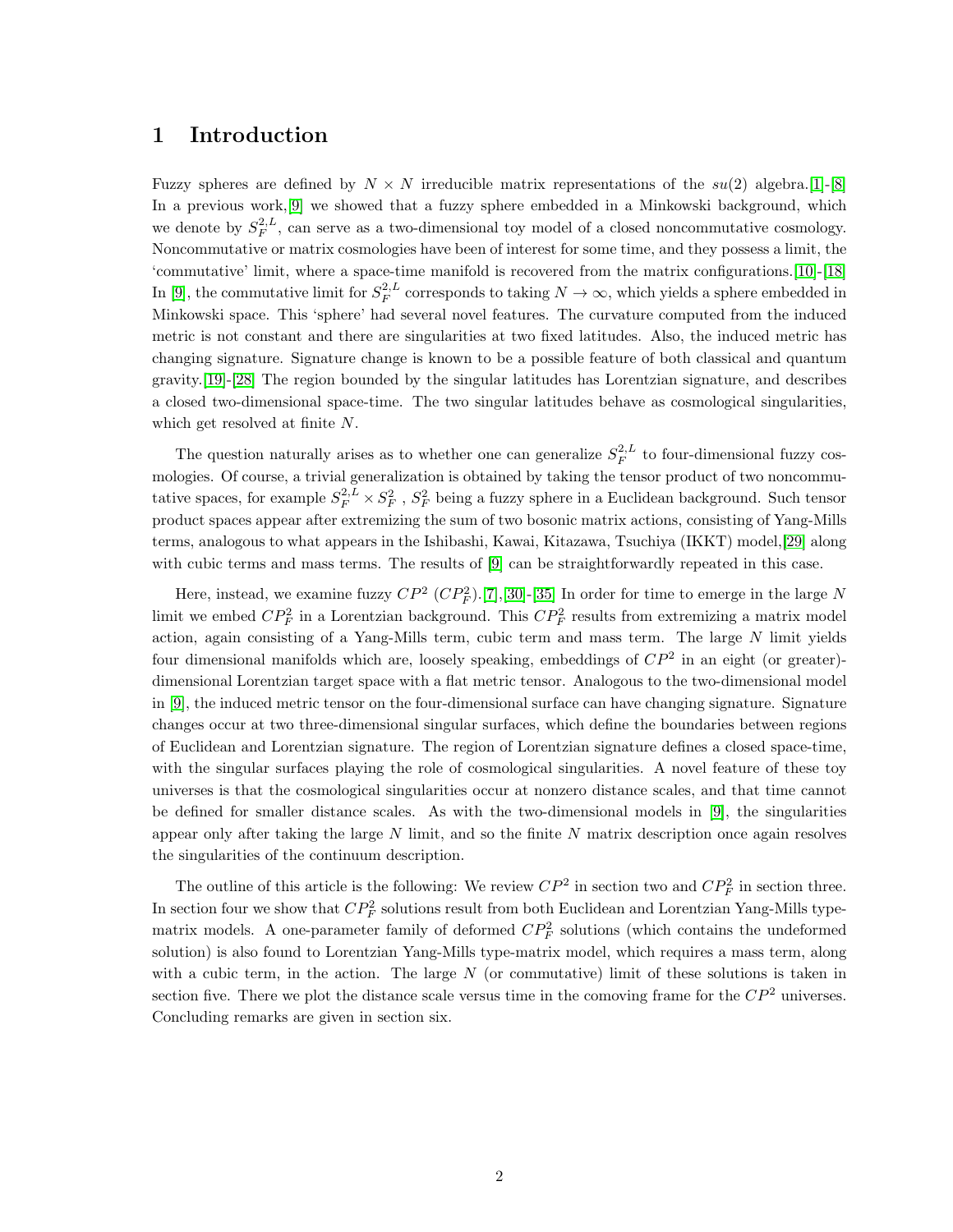## $2$   $CP<sup>2</sup>$

To define  $\mathbb{CP}^2$  one starts with a three-dimensional complex vector space spanned by  $z = (z_1, z_2, z_3)$ , where  $z_i \in C$  are not all zero, and then makes the identification of z with  $\gamma z$ , for all complex nonzero values of  $\gamma$ .  $CP^2$  can equivalently be defined as the space of  $U(1)$  orbits on the unit 5–sphere  $S^5$ . The latter is spanned by z with  $|z|^2 = z_i^* z_i = 1$ , where i is summed from 1 to 3, and a point on the space of  $U(1)$  orbits is  $\{e^{i\beta}z, 0 \leq \beta < 2\pi\}$ . Upon introducing the following Poisson brackets

<span id="page-2-0"></span>
$$
\{z_i, z_j^*\} = -i\delta_{ij} \qquad \{z_i, z_j\} = \{z_i^*, z_j^*\} = 0 , \qquad (2.1)
$$

one can generate the  $U(1)$  orbits from the 5−sphere constraint

<span id="page-2-1"></span>
$$
\mathcal{C} = z_i^* z_i - 1 \approx 0 \tag{2.2}
$$

Infinitesimal variations  $\delta_{\epsilon}$  along an orbit are then

$$
\delta_{\epsilon} z_i = \{z_i, \mathcal{C}\} \epsilon = -i\epsilon z_i \qquad \qquad \delta_{\epsilon} z_i^* = \{z_i^*, \mathcal{C}\} \epsilon = i\epsilon z_i^* \,, \tag{2.3}
$$

where  $\epsilon$  is an infinitesimal parameter.

 $\mathbb{CP}^2$  is also defined as  $SU(3)/U(2)$ , i.e., the space of adjoint orbits of  $SU(3)$  through  $\lambda^8$ , where  $\lambda^{\alpha}$ ,  $\alpha = 1, 2, ..., 8$  are the Gell-Mann matrices, i.e.,  $\mathbb{CP}^2 = \{U\lambda^8 U^{\dagger}, U \in SU(3)\}\.$  Upon introducing

<span id="page-2-3"></span>
$$
x^{\alpha} = \frac{\bar{z}\lambda^{\alpha}z}{|z|^2} \,, \tag{2.4}
$$

one recovers the  $su(3)$  Lie algebra from the Poisson bracket algebra on  $\mathbb{CP}^2$ . Using the commutator  $[\lambda^{\alpha}, \lambda^{\beta}] = 2if^{\alpha\beta\gamma}\lambda^{\gamma}$  we get from [\(2.1\)](#page-2-0) that

<span id="page-2-5"></span>
$$
\{x^{\alpha}, x^{\beta}\} = \frac{2}{|z|^2} f^{\alpha\beta\gamma} x^{\gamma} , \qquad (2.5)
$$

after imposing the constraint [\(2.2\)](#page-2-1).  $x^{\alpha}$  are functions of z and  $\bar{z}$  which are invariant under  $z \leftrightarrow \gamma z$ ,  $\gamma \in C$ , and so they span a four-dimensional constrained surface, i.e.,  $\mathbb{CP}^2$ , in  $\mathbb{R}^8$ . The constraints on  $x^{\alpha}$  are

<span id="page-2-2"></span>
$$
x^{\alpha}x^{\alpha} = \frac{4}{3} \qquad d^{\alpha\beta\gamma}x^{\beta}x^{\gamma} = \frac{1}{3}x^{\alpha} , \qquad (2.6)
$$

where  $d^{\alpha\beta\gamma}$  are defined from the anticommutator of Gell-Mann matrices  $[\lambda^{\alpha}, \lambda^{\beta}]_{+} = \frac{4}{3} \delta_{\alpha,\beta} \mathbb{1}_{3} + 2d^{\alpha\beta\gamma} \lambda^{\gamma}$ ,  $1\text{I}_3$  being the  $3 \times 3$  identity matrix. The constraints in [\(2.6\)](#page-2-2) follow from the expression for  $x^\alpha$  in [\(2.4\)](#page-2-3).

The metric on  $\mathbb{CP}^2$  is given by

<span id="page-2-4"></span>
$$
ds_E^2 = \frac{4}{|z|^4} \left( |z|^2 |dz|^2 - |\bar{z}dz|^2 \right),\tag{2.7}
$$

where  $|dz|^2 = dz_i^* dz_i$  and  $\bar{z}dz = z_i^* dz_i$ . It is known as the Fubini-Study metric and is invariant under:  $z \to \gamma z$ ,  $dz \to d\gamma z + \gamma dz$ . The isometry of the metric is  $SU(3)/Z_3$ , with corresponding transformations:  $z \to Uz$ ,  $U \in SU(3)/\mathbb{Z}_3$ . The Fubini-Study metric is recovered from the embedding [\(2.4\)](#page-2-3) of  $\mathbb{CP}^2$  in the  $\mathbb{R}^8$  target space, where one assumes a flat Euclidean metric tensor. That is, starting with the  $SO(8)$ invariant

<span id="page-2-6"></span>
$$
ds_E^2 = dx^\alpha dx^\alpha \t{,} \t(2.8)
$$

and then substituting [\(2.4\)](#page-2-3), one recovers [\(2.7\)](#page-2-4).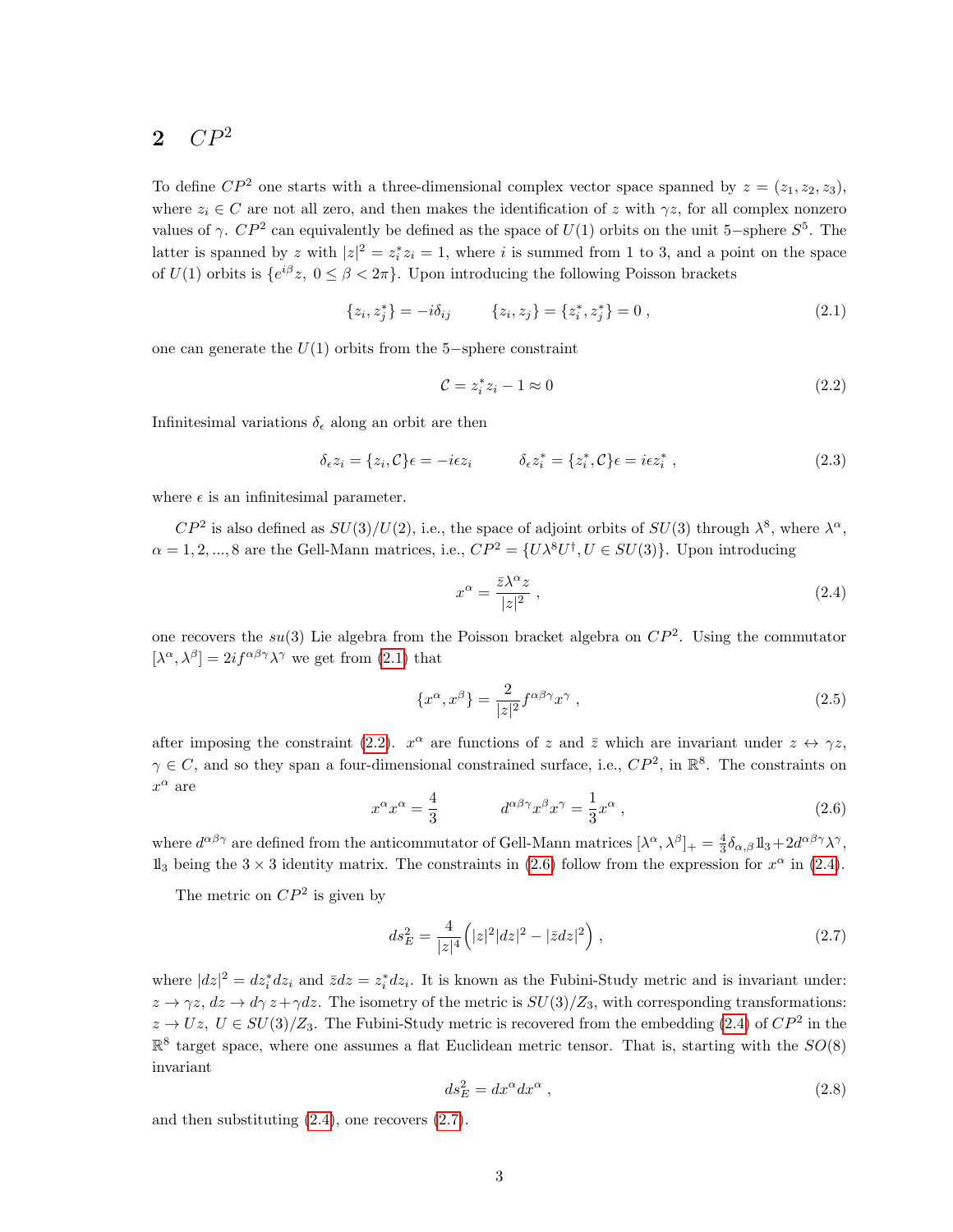The metric tensor in [\(2.7\)](#page-2-4) can be re-expressed in terms of a pair of complex coordinates  $\zeta_a = z_a/z_3$ .  $a = 1, 2$  (away from  $z_3 = 0$ ), which are invariant under  $z \to \gamma z$ . Along with their complex conjugates, they span  $\mathbb{CP}^2$  when  $z_3 \neq 0$ . In terms of these coordinates, the invariant length [\(2.7\)](#page-2-4) becomes

$$
ds_E^2 = 2 g_{a\bar{b}} d\zeta_a d\zeta_b^* = \frac{4}{(|\zeta|^2 + 1)^2} \left( (|\zeta|^2 + 1) |\zeta|^2 - |\bar{\zeta} d\zeta|^2 \right),\tag{2.9}
$$

where  $|\zeta|^2 = \zeta_a^* \zeta_a$ ,  $|d\zeta|^2 = d\zeta_a^* d\zeta_a$  and  $\bar{\zeta}d\zeta = \zeta_a^* d\zeta_a$ . It is well known to satisfy the sourceless Einstein equations with a positive cosmological constant, specifically  $\Lambda = \frac{3}{2}$ . From [\(2.1\)](#page-2-0), the Poisson brackets are given by

$$
\{\zeta_a, \zeta_b^*\} = -i(|\zeta|^2 + 1)(\zeta_a \zeta_b^* + \delta_{ab}) \qquad \{\zeta_a, \zeta_b\} = \{\zeta_a^*, \zeta_b^*\} = 0 , \qquad (2.10)
$$

Their inverse gives the symplectic two-form

$$
\Omega = -\frac{i}{2} g_{a\bar{b}} d\zeta_a \wedge d\zeta_b^*, \qquad (2.11)
$$

which is also the Kähler two-form.

The invariant length and Kähler two-form can furthermore be expressed in terms of left-invariant Maurer-Cartan one forms  $\omega_i$  on  $SU(2)$ , satisfying  $d\omega_i + \epsilon_{ijk}\omega_j \wedge \omega_k = 0$ . For this take  $\omega_i = \frac{i}{2} \text{Tr} \,\sigma_i u^{\dagger} du$ , where u is the  $SU(2)$  matrix

<span id="page-3-0"></span>
$$
u = \frac{1}{|\zeta|} \begin{pmatrix} \zeta_1^* & -i\zeta_2 \\ -i\zeta_2^* & \zeta_1 \end{pmatrix}
$$
 (2.12)

and  $\sigma_i$  are Pauli matrices. One can write

<span id="page-3-3"></span>
$$
ds_E^2 = \frac{4(d|\zeta|)^2}{(|\zeta|^2 + 1)^2} + \frac{4|\zeta|^2}{(|\zeta|^2 + 1)}\left(\omega_1^2 + \omega_2^2\right) + \frac{4|\zeta|^2}{(|\zeta|^2 + 1)^2}\omega_3^2\tag{2.13}
$$

and

<span id="page-3-1"></span>
$$
\Omega = -2 d \left( \frac{|\zeta|^2}{(|\zeta|^2 + 1)} \omega_3 \right) \tag{2.14}
$$

The isometry of the metric tensor is  $SU(3)/Z_3$ . For any  $|\zeta| \neq 0$ -slice, the metric tensor and symplectic two-form are invariant under  $SU(2) \times U(1)/Z_2$ . The latter symmetry is also present for the manifolds we obtain in section five. (On the other hand, the  $SU(3)/Z_3$  isometry is broken for those manifolds.) The  $SU(2) \times U(1)/Z_2$  transformations on u are of the form  $u \to u' = v u e^{i\lambda \sigma_3}$ ,  $v \in SU(2)$ and  $\lambda \in R$ , which leave  $\omega_3$  and  $\omega_1^2 + \omega_2^2$  invariant. We can parametrize the  $SU(2)$  matrices in [\(2.12\)](#page-3-0) by Euler angles  $(\theta, \phi, \psi)$  according to

$$
\zeta_1 = e^{i\left(\frac{\psi+\phi}{2}\right)} \cos\frac{\theta}{2} \left|\zeta\right| \qquad \zeta_2 = e^{i\left(\frac{\psi-\phi}{2}\right)} \sin\frac{\theta}{2} \left|\zeta\right|, \tag{2.15}
$$

where in order to span all of  $SU(2)$ ,  $0 \le \theta < \pi$ ,  $0 \le \psi < 2\pi$  and  $0 \le \phi \le 4\pi$ . On the other hand, to parametrize the Maurer-Cartan one forms, we only need  $\phi$  to run from 0 to  $2\pi$ . In terms of the Euler angles, the metric is given by

$$
ds_E^2 = \frac{4(d|\zeta|)^2}{(|\zeta|^2 + 1)^2} + \frac{|\zeta|^2}{(|\zeta|^2 + 1)} \left(d\theta^2 + \sin^2\theta d\phi^2\right) + \frac{|\zeta|^2}{(|\zeta|^2 + 1)^2} \left(d\psi + \cos\theta d\phi\right)^2 \tag{2.16}
$$

The Killing vectors  $k_a$ ,  $a = 1, ..., 4$ , generating the  $SU(2) \times U(1)/Z_2$  isometry group on any  $|\zeta| \neq 0$ ) -slice are expressed in terms of the Euler angles according to

<span id="page-3-2"></span>
$$
k_1 \pm ik_2 = e^{\pm i\phi} \left( \frac{\partial}{\partial \theta} \pm i \left( \cot \theta \frac{\partial}{\partial \phi} - \csc \theta \frac{\partial}{\partial \psi} \right) \right) \qquad k_3 = \frac{\partial}{\partial \phi} \qquad k_4 = \frac{\partial}{\partial \psi} \qquad (2.17)
$$

In subsection 5.1 we shall replace the eight-dimensional Euclidean target space by an eight-dimensional Minkowski space to get an alternative metric on ' $CP^2$ '. Before doing this we first review  $CP_F^2$ , the fuzzy analogue of  $\mathbb{CP}^2$  in section three.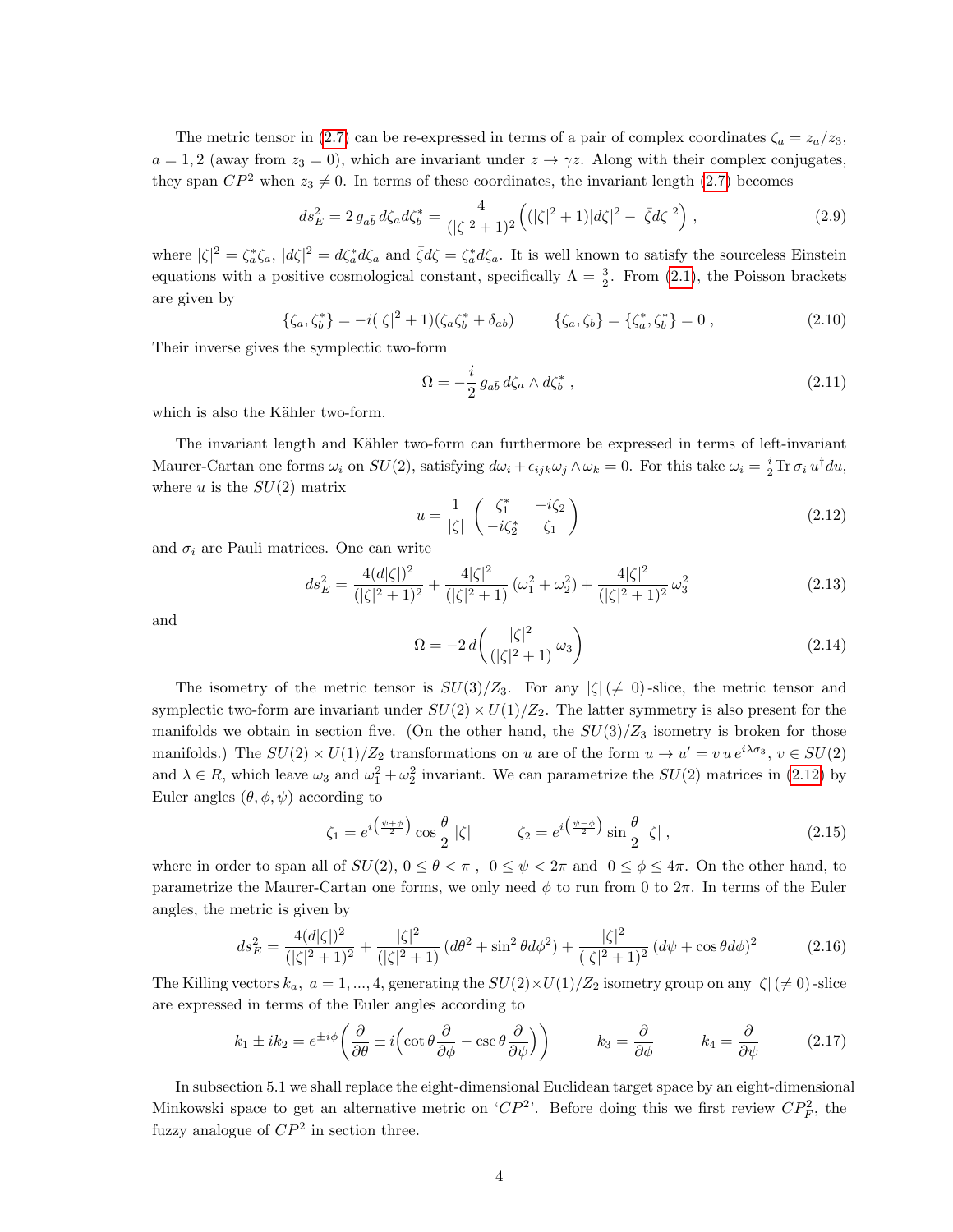## $3$   $CP_F^2$

Loosely speaking,  $\mathbb{CP}^2$  is the quantization of  $\mathbb{CP}^2$ . For this one replaces the complex coordinates  $z_i$ and  $z_i^*, i = 1, 2, 3$ , by operators  $a_i^{\dagger}$  and  $a_i$ , [\[7\]](#page-11-2), [\[37\]](#page-13-4) satisfying the commutation relations of raising and lowering operators

$$
[a_i, a_j^{\dagger}] = \delta_{ij} \qquad [a_i, a_j] = [a_i^{\dagger}, a_j^{\dagger}] = 0 , \qquad (3.1)
$$

acting on some Hilbert space  $\mathcal{H}_n$ . In analogy with the 5-sphere constraint [\(2.2\)](#page-2-1), one fixes the eigenvalue of the total number operator  $a_i^{\dagger} a_i$  to some positive integer value n. This restricts  $\mathcal{H}_n$  to be spanned by the  $N = \frac{(n+2)!}{2n!}$  $\frac{2n!}{2n!}$  harmonic oscillator states  $\{|n_1, n_2, n_3 \rangle\}$ ,  $n_i = 0, 1, 2, ...,$  where  $n = n_1 + n_2 + n_3$ . The action of the raising and lowering operators is incompatible with this restriction, so  $a_i^{\dagger}$  and  $a_i$  cannot generate the algebra of  $CP_F^2$ . One can instead work with functions of the operators  $a_i^{\dagger}a_j$ , which do have a well defined action on the N-dimensional Hilbert space  $\mathcal{H}_n$ . Of course,  $a_i^{\dagger}a_i$  acts trivially on  $\mathcal{H}_n$ . The remaining operators,  $a_i^{\dagger} a_j - \frac{1}{3} \delta_{ij} a_k^{\dagger} a_k$ , generate  $SU(3)$  and are the noncommutative analogues of [\(2.4\)](#page-2-3), which we can also write as

<span id="page-4-4"></span>
$$
X^{\alpha} = -\frac{1}{n} a_i^{\dagger} \lambda_{ij}^{\alpha} a_j , \qquad \alpha = 1, 2, ..., 8
$$
 (3.2)

From them we recover the  $su(3)$  Lie-algebra

<span id="page-4-2"></span>
$$
[X^{\alpha}, X^{\beta}] = \frac{2i}{n} f^{\alpha \beta \gamma} X^{\gamma}
$$
\n(3.3)

 $X^{\alpha}$  acting on  $\mathcal{H}_n$  generate an irreducible representation of  $SU(3)$ , which is uniquely specified by the values of the quadratic and cubic Casimirs,  $X^{\alpha}X^{\alpha}$  and  $d^{\alpha\beta\gamma}X^{\alpha}X^{\beta}X^{\gamma}$ . They are contained in the following fuzzy analogues of the quadratic  $\mathbb{CP}^2$  constraints  $(2.6)$ ,

<span id="page-4-0"></span>
$$
X^{\alpha}X^{\alpha}|_{\mathcal{H}_n} = \frac{4}{3} + \frac{4}{n} \tag{3.4}
$$

$$
d^{\alpha\beta\gamma}X^{\alpha}X^{\beta}|_{\mathcal{H}_n} = \left(\frac{1}{3} + \frac{1}{2n}\right)X^{\gamma}|_{\mathcal{H}_n},\tag{3.5}
$$

in addition to

<span id="page-4-1"></span>
$$
f^{\alpha\beta\gamma}X^{\alpha}X^{\beta}|\mathcal{H}_n = \frac{6i}{n}X^{\gamma}|\mathcal{H}_n \tag{3.6}
$$

The quadratic constraints  $(3.4-3.6)$  $(3.4-3.6)$  tend towards the commutative constraints  $(2.6)$  in the large n (or equivalently, large  $N$ ) limit. [\(3.4\)](#page-4-0) assigns a value to the quadratic Casimir, while for the cubic Casimir we then get

$$
d^{\alpha\beta\gamma}X^{\alpha}X^{\beta}X^{\gamma}|_{\mathcal{H}_n} = \frac{4}{9} + \frac{2}{n} + \frac{2}{n^2}
$$
\n(3.7)

The  $\mathbb{CP}^2_F$  algebra is the algebra of  $N \times N$  matrices which are polynomial functions of  $X^{\alpha}$ , satisfying the constraints [\(3.4-](#page-4-0)[3.6\)](#page-4-1). The standard choice for the Laplace operator on  $CP_F^2$  is  $\Delta_E = [X^\alpha, [X^\alpha, ...]]$ .

Star products for  $CP_F^2$  are known.[\[36\]](#page-13-5),[\[37\]](#page-13-4) Using a star product, denoted by  $\star$ , the  $CP_F^2$  algebra is mapped to a noncommutative algebra of functions on  $\mathbb{CP}^2$ . So for example, from [\(3.3\)](#page-4-2), the images (or 'symbols')  $\mathcal{X}_{\alpha}$  of the operators  $X_{\alpha}$  under the map satisfy the star commutator:

<span id="page-4-3"></span>
$$
\mathcal{X}^{\alpha} \star \mathcal{X}^{\beta} - \mathcal{X}^{\beta} \star \mathcal{X}^{\alpha} = \frac{2i}{n} f^{\alpha \beta \gamma} \mathcal{X}^{\gamma}
$$
 (3.8)

In the commutative limit  $n \to \infty$ , the star product of functions is required to reduce to the point-wise product (at zeroth order in  $1/n$ ), and the star commutator of functions reduces to i times the Poisson bracket of functions (at first order in 1/n). So for example, the left hand side of [\(3.8\)](#page-4-3) goes to  $\frac{i}{n} \{\mathcal{X}^{\alpha}, \mathcal{X}^{\beta}\}\$ as  $n \to \infty$ , and in that limit,  $\mathcal{X}^{\alpha}$  satisfy the same Poisson bracket relations as  $x^{\alpha}$  in [\(2.5\)](#page-2-5). Therefore  $\chi^{\alpha}$  can be identified with the  $CP^2$  embedding coordinates in the large n limit.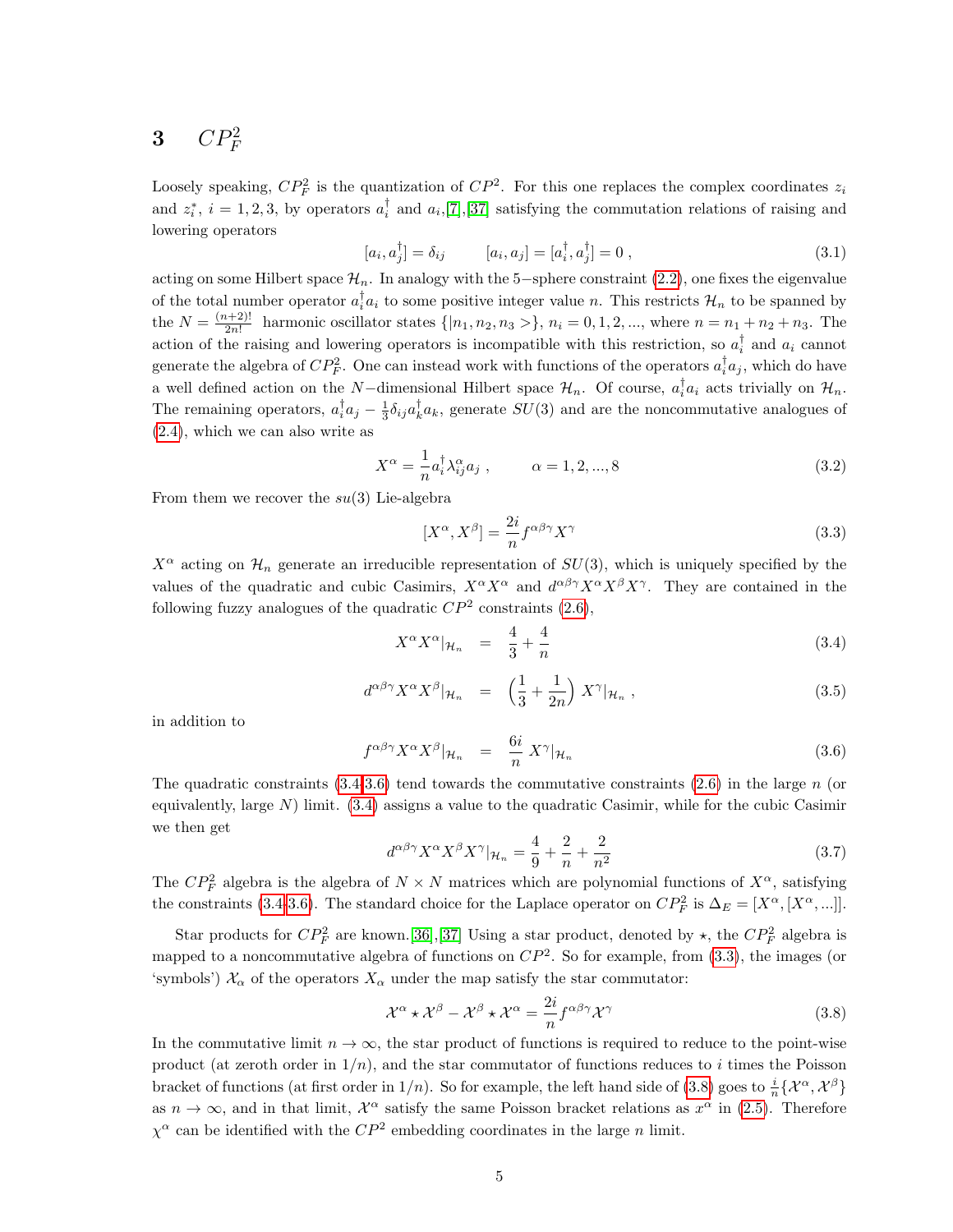## $4 \quad CP^2_F \text{ solutions to matrix models}$

#### 4.1 Euclidean background

 $CP_F^2$  is easily seen to be a solution of a Yang-Mills matrix model with a Euclidean background metric. For this we introduce  $M \times M$  matrices  $Y^{\alpha}$ ,  $\alpha = 1, ..., 8$ , whose dynamics is governed by the action [\[31\]](#page-13-6)

<span id="page-5-0"></span>
$$
S_E(Y) = \frac{1}{g^2} \text{Tr} \left( -\frac{1}{4} [Y^\alpha, Y^\beta]^2 + \frac{2}{3} i \tilde{\alpha} f^{\alpha \beta \gamma} Y^\alpha Y^\beta Y^\gamma \right), \tag{4.1}
$$

where  $\tilde{\alpha}$  is a real coefficient. The first term in the trace defines the Yang-Mills matrix action (which can be trivially extended to ten dimensions) appears in the IKKT matrix model.[\[29\]](#page-13-1) It is invariant under rotations in the eight-dimensional Euclidean space. This  $SO(8)$  symmetry is broken by the second term, which instead is invariant under the adjoint action of  $SU(3)$ , with infinitesimal variations  $\delta Y^{\alpha} = 2if^{\alpha\beta\gamma}Y^{\beta}\epsilon^{\gamma}$ , for infinitesimal parameters  $\epsilon^{\alpha}$ . Both terms are invariant under the common subgroup of rotations in the  $\alpha = 1, 2, 3$  directions, as well as translations in the eight-dimensional Euclidean space.

The action [\(4.1\)](#page-5-0) has extrema at

<span id="page-5-1"></span>
$$
[[Y^{\alpha}, Y^{\beta}], Y^{\beta}] + i\tilde{\alpha}f^{\alpha\beta\gamma}[Y^{\beta}, Y^{\gamma}] = 0
$$
\n(4.2)

 $CP_F^2$  is a solution to [\(4.2\)](#page-5-1). That means we identify  $Y^{\alpha}$  with  $N \times N$  matrix representations of the  $X^{\alpha}$ , defined in the previous section. For this we also need to make the identification  $\tilde{\alpha} = 2/n$ , n being an integer such that  $N = \frac{(n+2)!}{2n!} \leq M$ .

#### 4.2 Lorentzian background

The matrix action [\(4.1\)](#page-5-0) was written in an eight-dimensional Euclidean ambient space. Here we change the ambient space to eight-dimensional Minkowski space, with metric tensor  $\eta = \text{diag}(1, 1, 1, 1, 1, 1, 1, -1)$ . In order to find nontrivial solutions we also add a quadratic term to the action, which now reads

<span id="page-5-5"></span>
$$
S_M(Y) = \frac{1}{g^2} \text{Tr} \left( -\frac{1}{4} [Y^\alpha, Y^\beta] [Y_\alpha, Y_\beta] + \frac{2}{3} i \tilde{\alpha} f^{\alpha \beta \gamma} Y_\alpha Y_\beta Y_\gamma + \frac{\beta}{2} Y^\alpha Y_\alpha \right),\tag{4.3}
$$

where  $\beta$  is real and indices raised and lowered using  $\eta$ . The action is an extremum when

<span id="page-5-2"></span>
$$
[[Y^{\alpha}, Y^{\beta}], Y_{\beta}] + i\tilde{\alpha}f^{\alpha\beta\gamma}[Y_{\beta}, Y_{\gamma}] + \beta Y^{\alpha} = 0
$$
\n(4.4)

A simple solution  $Y^{\alpha} = \overline{Y}^{\alpha}$  to [\(4.4\)](#page-5-2) is  $CP_F^2$ , now written in a Lorentzian background:

<span id="page-5-3"></span>
$$
\bar{Y}^{\alpha} = n\tilde{\alpha}X^{\alpha} \tag{4.5}
$$

Here  $\tilde{\alpha}$  and  $\beta$  are constrained by

<span id="page-5-4"></span>
$$
\beta = -6\tilde{\alpha}^2 \tag{4.6}
$$

For any fixed  $n$ , which defines a matrix representation, this solution is expressed in terms of only one free parameter, which sets an overall scale. This  $CP^2$  solution is not invariant under all of  $SU(3)$ , since general transformations do not preserve the time-like direction of the background metric. On the other hand, the time-like direction is preserved under the adjoint action of the  $SU(2) \times U(1)$  subgroup. In order for the Laplace operator associated with this solution to be consistent with the eight-dimensional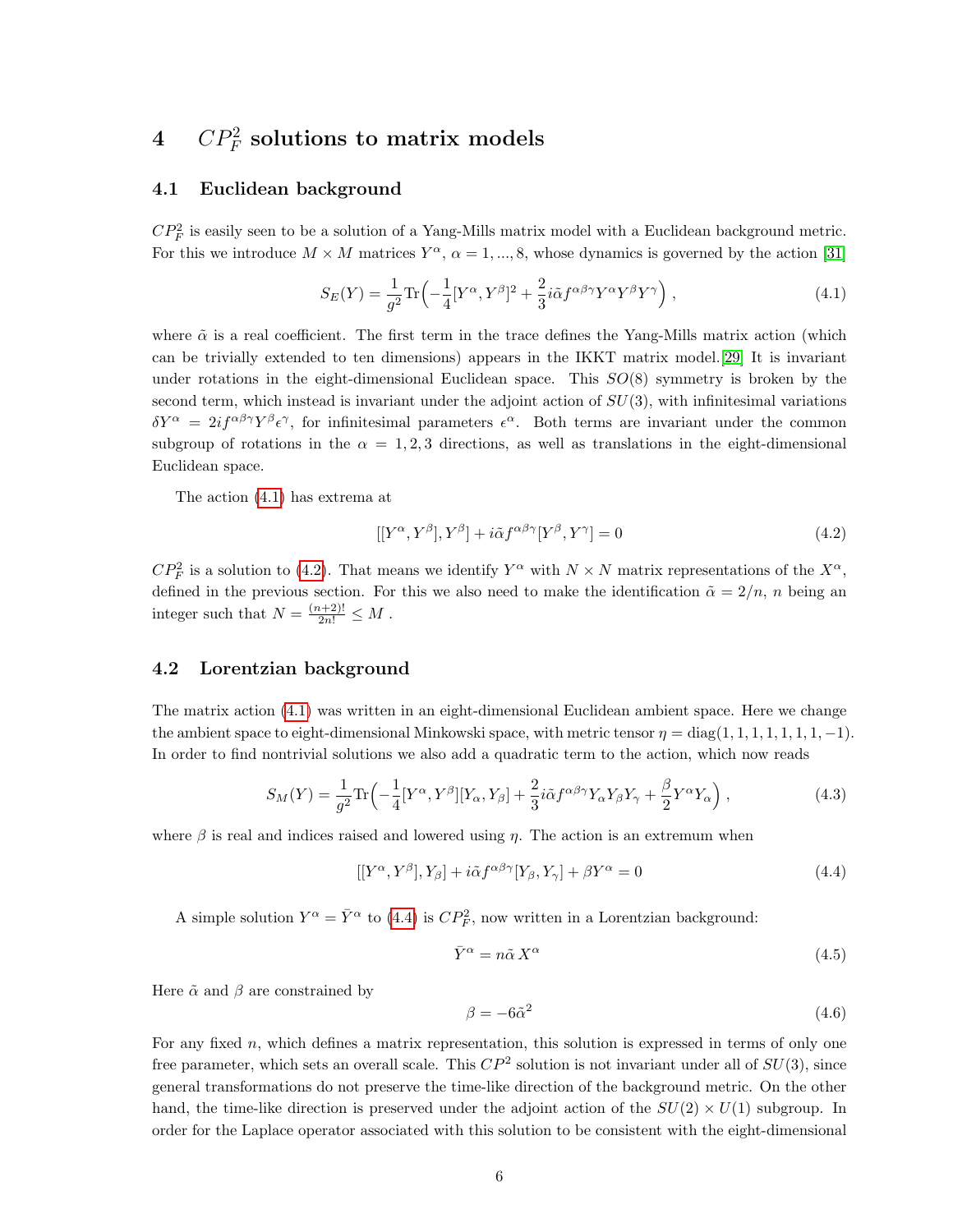Minkowski metric tensor  $\eta$ , we should take it to be  $\Delta_M = [Y^{\alpha}, [Y_{\alpha},...]]$ , rather than the standard Laplace operator on  $CP_F^2$ .

A more general solution to [\(4.4\)](#page-5-2) which is also invariant under  $SU(2) \times U(1)$  is

<span id="page-6-1"></span>
$$
\begin{aligned}\n\bar{Y}^i &= \frac{n\rho}{2} X^i \,, \qquad i = 1, 2, 3 \\
\bar{Y}^a &= v \frac{n\rho}{2} X^a \,, \qquad a = 4, 5, 6, 7 \\
\bar{Y}^8 &= w \frac{n\rho}{2} X^8\n\end{aligned} \tag{4.7}
$$

where the parameters  $v, w, \rho, \tilde{\alpha}$  and  $\beta$  are constrained by

<span id="page-6-0"></span>
$$
v = \frac{1}{2} \sqrt{\frac{\gamma + 5 + w - w^2 - w^3}{1 + w}}
$$
  
\n
$$
\frac{\tilde{\alpha}}{\rho} = \frac{5 + w + 7w^2 - w^3 - \gamma}{4(1 + 4w - w^2)}
$$
  
\n
$$
\frac{\beta}{\rho^2} = -\frac{3(1 + 15w - 8w^3 - w^4 + w^5 + (1 + 2w - w^2)\gamma)}{4(1 + w)(1 + 4w - w^2)}
$$
(4.8)

and

<span id="page-6-2"></span>
$$
\gamma = \sqrt{25 - 6w + 7w^2 + 4w^3 - 17w^4 + 2w^5 + w^6} \tag{4.9}
$$

For any fixed n, this solution is determined by two parameters  $\rho$  and w, the former of which sets the overall scale. Again, here we assume the Laplace operator to be  $\Delta_M = [Y^\alpha, [Y_\alpha, ...]]$ . The solution is a one-parameter deformation of the previous  $CP_F^2$  solution, given by [\(4.5\)](#page-5-3) and [\(4.6\)](#page-5-4), and we can regard w as the deformation parameter. The previous solution is recovered for  $w = 1$ , since then [\(4.8\)](#page-6-0) gives  $v = 1$ ,  $\tilde{\alpha} = \frac{\rho}{2}$  and  $\beta = -\frac{3}{2}\rho^2$ . v is real and finite for the domain  $-1 < w \lesssim 1.32247$ . v tends towards the lower bound  $\approx$  .493295 as w goes to the upper limit  $\approx 1.32247$ , while v is singular in the limit  $w \to -1$ .  $v$  versus  $w$  is plotted for this domain in figure 1.



Figure 1: v versus w is plotted for the one-parameter family of deformed  $CP_F^2$  solutions given in [\(4.7\)](#page-6-1) and [\(4.8\)](#page-6-0).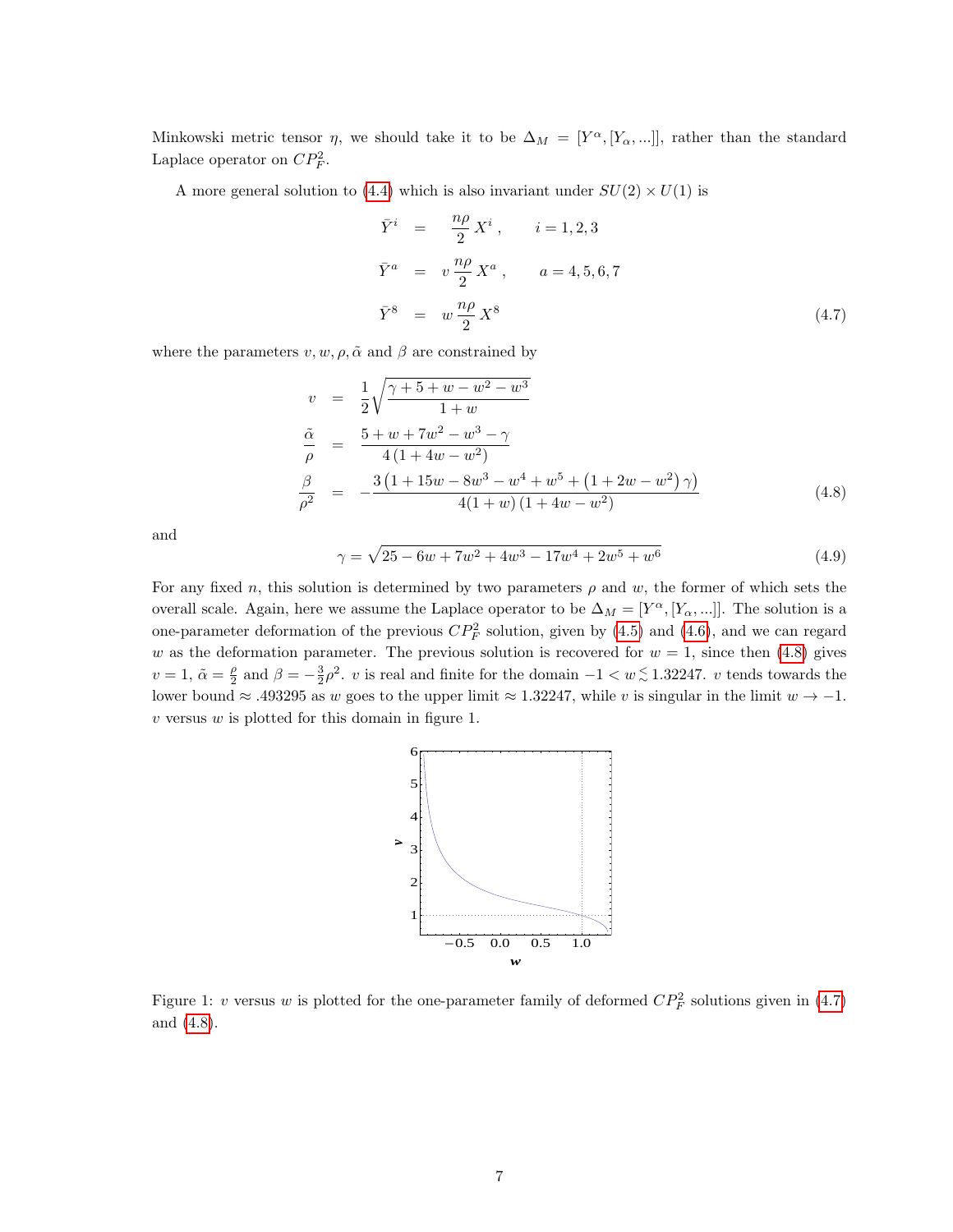## 5 Commutative limit

The discussions in section four assume  $N \times N$  matrix representations for the  $CP_F^2$  solution [\(4.5\)](#page-5-3), [\(4.6\)](#page-5-4), and the deformed  $CP_F^2$  solution [\(4.7\)](#page-6-1)-[\(4.9\)](#page-6-2). Here we take the  $N \to \infty$  limit of these solutions to reveal different space-time manifolds. We begin with the undeformed  $CP_F^2$  solution [\(4.5\)](#page-5-3), [\(4.6\)](#page-5-4).

## 5.1  $\mathbb{CP}^2$  in a Lorentzian background

For convenience we first fix the scale of the solution [\(4.5\)](#page-5-3), [\(4.6\)](#page-5-4) by setting  $\tilde{\alpha} = 1/n$  and  $\beta = -1/n^2$ . Thus  $\bar{Y}^{\alpha} = X^{\alpha}$ , for any n. For some star product we can introduce their corresponding symbols  $\bar{\mathcal{Y}}^{\alpha}$ , and so  $\bar{\mathcal{Y}}^{\alpha} = \mathcal{X}^{\alpha}$ , where  $\mathcal{X}^{\alpha}$  satisfies the star commutator [\(3.8\)](#page-4-3). Then in the  $n \to \infty$  limit,  $\bar{\mathcal{Y}}^{\alpha}$  obey the Poisson brackets [\(2.5\)](#page-2-5), and constraints of the form [\(2.6\)](#page-2-2). In the limit,  $\bar{\mathcal{Y}}^{\alpha}$  can be expressed in terms of complex coordinates  $z$  as in  $(2.4)$ , which once again span a four-dimensional manifold. However, now the manifold, strictly speaking, is not  $CP^2$ . While we recover the  $CP^2$  constraints [\(2.6\)](#page-2-2) and [\(2.5\)](#page-2-5) in the commutative limit, the induced metric on the manifold cannot be the Fubini-Study metric [\(2.7\)](#page-2-4). The latter followed from the Euclidean background metric tensor on  $\mathbb{R}^8$ , given in [\(2.8\)](#page-2-6). Now the embedding matrices  $\bar{Y}^{\alpha}$ , and their symbols  $\bar{Y}^{\alpha}$ , span eight-dimensional Minkowski space. Moreover, since the Laplace operator for the matrix solution [\(4.5\)](#page-5-3) is constructed using the eight-dimensional Minkowski metric tensor  $\eta$ , the induced metric tensor on the surface that is recovered in the  $n \to \infty$  limit of the solution should also be constructed using  $\eta$ . The induced metric tensor on the surface is thus computed from the invariant length for the eight-dimensional Minkowski space,

$$
ds_M^2 = d\bar{\mathcal{Y}}^\alpha d\bar{\mathcal{Y}}_\alpha = ds_E^2 - 2(d\mathcal{X}^8)^2 , \qquad (5.1)
$$

where we assume  $\bar{\mathcal{Y}}^{\alpha} = \mathcal{X}^{\alpha}$ . Then by writing  $\mathcal{X}^{\alpha} = \frac{\bar{z} \lambda^{\alpha} z}{|z|^2}$ , one gets corrections to the Fubini-Study metric

$$
ds_M^2 = ds_E^2 - \frac{2\left(d(\bar{z}\lambda^8 z)\right)^2}{|z|^4} - \frac{2\left(\bar{z}\lambda^8 z\right)^2 \left(d|z|^2\right)^2 - d|z|^4 \, d(\bar{z}\lambda^8 z)^2}{|z|^8} \tag{5.2}
$$

In terms of the coordinates  $\zeta_a = z_a/z_3$ ,  $a = 1, 2$ , which are invariant under  $z \to \gamma z$ , we get

<span id="page-7-0"></span>
$$
ds_M^2 = ds_E^2 - \frac{24|\zeta|^2}{(|\zeta|^2 + 1)^4} (d|\zeta|)^2
$$
  
= 
$$
4 \frac{(|\zeta|^2 - 1)^2 - 2|\zeta|^2}{(|\zeta|^2 + 1)^4} (d|\zeta|)^2 + \frac{4|\zeta|^2}{(|\zeta|^2 + 1)} (\omega_1^2 + \omega_2^2) + \frac{4|\zeta|^2}{(|\zeta|^2 + 1)^2} \omega_3^2,
$$
 (5.3)

where the left-invariant one forms  $\omega_i$  were defined previously in section two.

The metric tensor obtained here differs from that on  $\mathbb{CP}^2$ , and furthermore is not Kähler. On the other hand, the symplectic two-form remains unchanged, i.e. it is  $(2.14)$ .  $SU(3)/Z_3$  is no longer an isometry. Instead, the metric tensor [\(5.3\)](#page-7-0) and symplectic two-form are invariant under  $SU(2)\times U(1)/Z_2$ , generated by the Killing vectors  $(2.17)$ . A novel feature is that the metric tensor has variable signature. It has Euclidean signature for  $0 < |\zeta|^2 < 2 - \sqrt{3}$  and  $|\zeta|^2 > 2 + \sqrt{3}$ , and Lorentzian signature for  $2-$ √  $3 < |\zeta|^2 < 2 + \sqrt{3}$ . The metric tensor, along with the Ricci scalar, is singular at the boundaries  $|\zeta|^2 = 2 \pm \sqrt{2}$ 3 between the regions, and so the boundaries define physical singularities. [There are also coordinate singularities located at  $|\zeta| = 0$  and  $|\zeta| \to \infty$ , just as is the case with the  $\mathbb{CP}^2$  metric tensor given by [\(2.13\)](#page-3-3).] Away from the singularities, the manifold is spatially homogeneous and axially symmetric at each point, and the invariant length [\(5.3\)](#page-7-0) has a form which is similar to that of a Taub-NUT space (more specifically, the Taub region of Taub-NUT space since the coefficient of  $\omega_3^2$  is positive).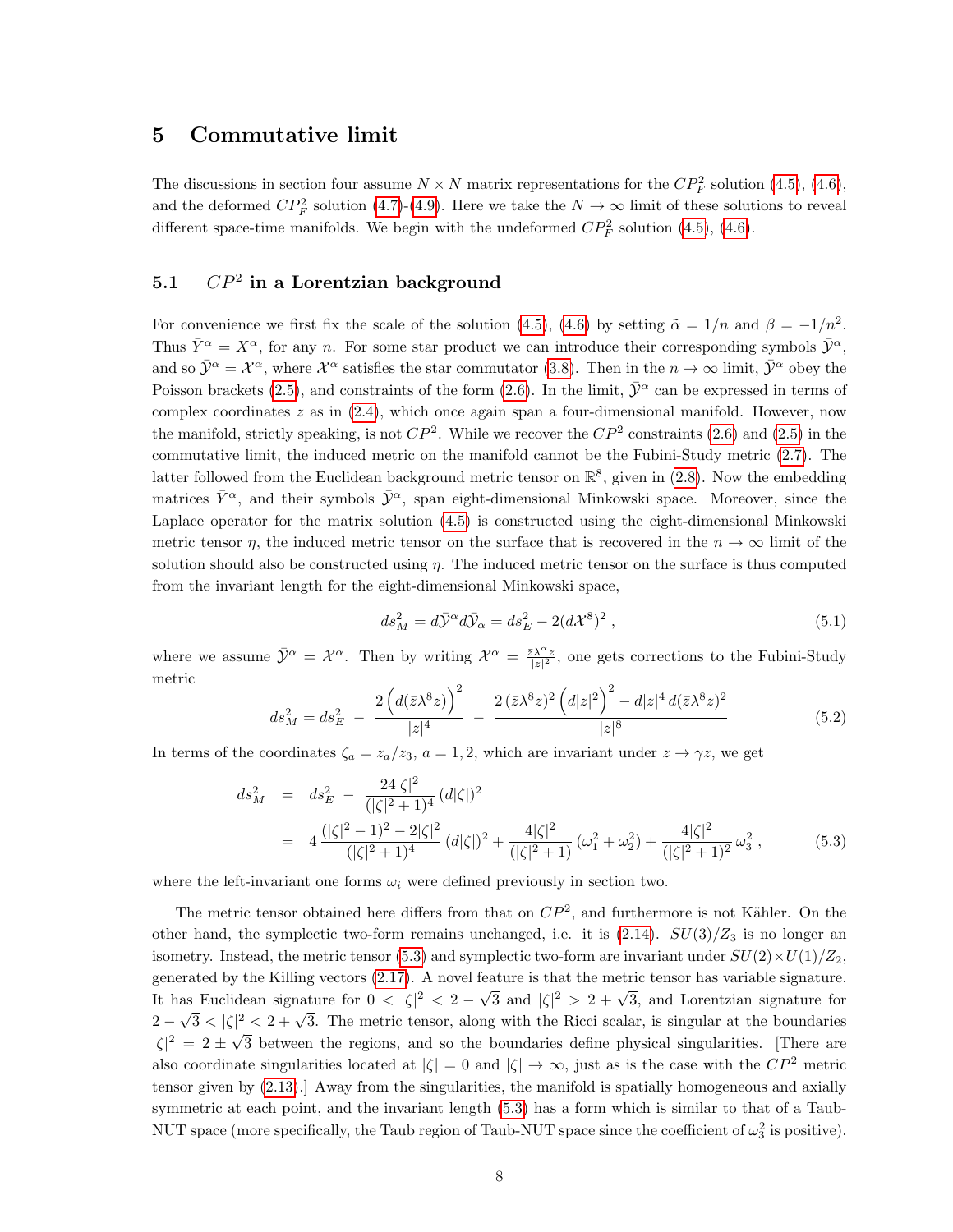We now restrict to the Lorentzian region 2 − √  $\sqrt{3} < |\zeta|^2 < 2 + \sqrt{3}$ .  $|\zeta|$  is a time parameter in this region, and one has the following properties:

a) There are time-like geodesics which originate at the initial singularity, which we choose to be at  $|\zeta| = \sqrt{2 - \zeta}$  $\frac{c}{\sqrt{2}}$  $\frac{1}{3}$ , and terminate at the final singularity at  $|\zeta| = \sqrt{2 + \sqrt{3}}$ . The elapsed proper time along a geodesic with  $\omega_1 = \omega_2 = \omega_3 = 0$  can be written as a function of  $|\zeta|$ 

<span id="page-8-1"></span>
$$
\tau(|\zeta|) = 2 \int_{\sqrt{2-\sqrt{3}}}^{|\zeta|} \frac{\sqrt{-r^4 + 4r^2 - 1}}{(r^2 + 1)^2} dr \tag{5.4}
$$

The the total proper time from the initial singularity to the final singularity is  $\tau(\sqrt{2+\sqrt{3}}) \approx .672$ .

b) From the volume of any time-slice, which can be constructed from the determinant of the metric,  $\frac{3}{g}|_{\zeta}$ , on a time-slice, one can assign a spatial distance scale a as a function of  $|\zeta|$ ,

<span id="page-8-2"></span>
$$
a(|\zeta|)^3 = \int \sqrt{^3 g|_{|\zeta|}} \, d\theta d\phi d\psi = \frac{8\pi^2 |\zeta|^3}{(|\zeta|^2 + 1)^2} \,, \tag{5.5}
$$

where the integration is done on the time-slice, which can be parametrized by the Euler angles in  $(2.12)$ . A novel feature of this space-time is that the distance scale is nonvanishing at the time of the initial  $\sqrt{\sqrt{g}}$ and final singularities, corresponding to  $|\zeta| = \sqrt{2-\sqrt{3}}$  and  $|\zeta| = \sqrt{2+\sqrt{3}}$ , respectively,

$$
a(\sqrt{2-\sqrt{3}}) \approx 1.896
$$
  $a(\sqrt{2+\sqrt{3}}) \approx 2.940$ 

A plot of the normalized scale  $a/a|_{\tau=0}$  as a function of the time  $\tau$  from  $\tau=0$  (the time of the initial singularity) to the time of the final singularity appears in in figure 3 (solid curve). It is seen to grow and de-accelerate.

## 5.2 Deformed  $\mathbb{CP}^2$  in a Lorentzian background

We can obtain a one-parameter family of space-time manifolds, including the one obtained in the above subsection, by taking the commutative limit of the deformed  $CP_F^2$  solution [\(4.7\)](#page-6-1)-[\(4.9\)](#page-6-2). Here it is convenient to set  $\rho = 2/n$ . Then the symbols  $\bar{\mathcal{Y}}^{\alpha}$  of the matrices  $\bar{Y}^{\alpha}$  for the solution in [\(4.7\)](#page-6-1) satisfy

<span id="page-8-0"></span>
$$
\bar{\mathcal{Y}}^i = \mathcal{X}^i, \qquad i = 1, 2, 3
$$
  

$$
\bar{\mathcal{Y}}^a = v \mathcal{X}^a, \qquad a = 4, 5, 6, 7
$$
  

$$
\bar{\mathcal{Y}}^8 = w \mathcal{X}^8 \qquad , \tag{5.6}
$$

where  $\mathcal{X}^{\alpha}$  again denote the symbols of the  $\mathbb{CP}^2$  matrices. Recall v is real and finite for the domain  $-1 < w \le 1.32247$ , while w is given in [\(4.8\)](#page-6-0) and plotted in figure 1. In the  $n \to \infty$  limit, we shall keep v and w fixed, which implies as before that  $\tilde{\alpha}$  and  $\beta$  vanish in the limit,  $\tilde{\alpha} \sim 1/n$  and  $\beta \sim 1/n^2$ . The invariant length in the eight-dimensional Minkowski space now reads

$$
ds_M^2 = d\bar{\mathcal{Y}}^\alpha d\bar{\mathcal{Y}}_\alpha = v^2 ds_E^2 + (1 - v^2)(d\mathcal{X}^i)^2 - (w^2 + v^2)(d\mathcal{X}^8)^2 ,\qquad (5.7)
$$

where we substituted the commutative solution  $(5.6)$ . Using the identities

$$
(d\mathcal{X}^i)^2 = \frac{4|\zeta|^4}{(1+|\zeta|^2)^2} \left(\omega_1^2 + \omega_2^2\right) + \frac{4|\zeta|^2}{(1+|\zeta|^2)^4} (d|\zeta|)^2 \qquad (d\mathcal{X}^8)^2 = \frac{12|\zeta|^2}{(1+|\zeta|^2)^4} (d|\zeta|)^2 \,, \tag{5.8}
$$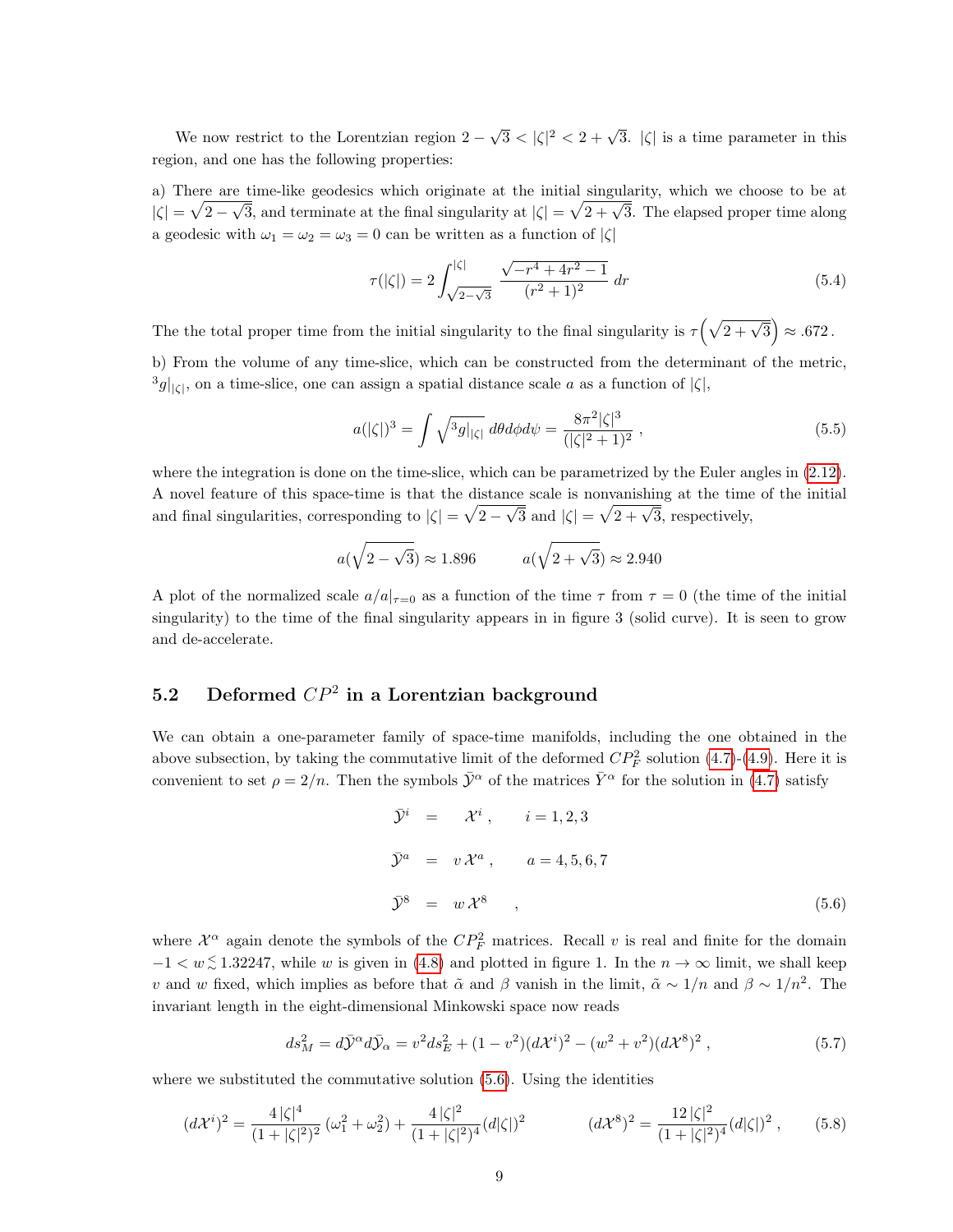which follows from  $\mathcal{X}^{\alpha} = \frac{\bar{z} \lambda^{\alpha} z}{|z|^2}$  and the previous definition of the left-invariant one forms  $\omega_i$ , we now get

<span id="page-9-0"></span>
$$
ds_M^2 = 4\left(\frac{v^2(|\zeta|^2 - 1)^2 + (1 - 3w^2)|\zeta|^2}{(1 + |\zeta|^2)^4}\right)(d|\zeta|)^2 + \frac{4|\zeta|^2(v^2 + |\zeta|^2)}{(1 + |\zeta|^2)^2}(\omega_1^2 + \omega_2^2) + \frac{4v^2|\zeta|^2}{(|\zeta|^2 + 1)^2}\omega_3^2\tag{5.9}
$$

This expression reduces to [\(5.3\)](#page-7-0) when  $w = v = 1$ . The symplectic two-form is again given by [\(2.14\)](#page-3-1).

As in the previous case, the metric tensor and symplectic two-form are invariant under  $SU(2)$  ×  $U(1)/Z_2$ , generated by the Killing vectors [\(2.17\)](#page-3-2). The induced metric tensor now has physical singularities at  $|\zeta| = |\zeta_{\pm}|$ , where

<span id="page-9-1"></span>
$$
|\zeta_{\pm}|^2 = \frac{2v^2 + 3w^2 - 1 \pm \sqrt{(3w^2 - 1)(4v^2 + 3w^2 - 1)}}{2v^2}, \qquad (5.10)
$$

which using  $(4.8)$  are functions of only w. The singularities are plotted as a function of w in figure 2. There are two singularities for the domains  $-1 > w > -\frac{1}{4}$  $\frac{1}{3}$  and  $\frac{1}{\sqrt{3}}$  $\frac{1}{3} < w \, \frac{\leq}{0} \, 1.32247$ , one singularity (at  $|\zeta| = 1$ ) for  $w = \pm \frac{1}{\sqrt{2}}$  $\frac{1}{3}$ , and none for  $-\frac{1}{\sqrt{3}}$  $\frac{1}{3}$  < w <  $\frac{1}{\sqrt{3}}$  $\frac{1}{3}$ . As before, they define the boundaries between regions of Euclidean signature and Lorentzian signature. (The regions of Lorentzian signature are shaded in the figure.) For the domain  $-\frac{1}{4}$  $\frac{1}{3} < w < \frac{1}{\sqrt{2}}$  $\frac{1}{3}$ , the metric tensor in [\(5.9\)](#page-9-0) has a Euclidean signature for all  $|\zeta|^2$ .



Figure 2: Singularities at  $|\zeta|^2 = |\zeta_{\pm}|^2$  are plotted as a function of w using [\(5.10\)](#page-9-1). They define boundarises between regions of Lorentzian signature (shaded) and Euclidean signature (unshaded).

Once again there are time-like geodesics which originate at the initial singularity, which we choose to be at  $|\zeta| = |\zeta_-\|$ , and terminate at the final singularity at  $|\zeta| = |\zeta_+\|$ . The generalization of the expression [\(5.4\)](#page-8-1) for the elapsed proper time along a geodesic with  $\omega_1 = \omega_2 = \omega_3 = 0$  can be written as

$$
\tau(|\zeta|) = 2 \int_{|\zeta_-|}^{|\zeta|} \frac{\sqrt{(3w^2 - 1)r^2 - v^2(r^2 - 1)^2}}{(r^2 + 1)^2} dr \tag{5.11}
$$

The generalization of the expression [\(5.5\)](#page-8-2) for the volume of a  $|\zeta|$ -slice, which we again denote by  $a(|\zeta|)^3$ , is

$$
a(|\zeta|)^3 = \int \sqrt{^3 g|_{|\zeta|}} \, d\theta d\phi d\psi = \frac{8\pi^2 v |\zeta|^3 (|\zeta|^2 + v^2)}{(|\zeta|^2 + 1)^3} \,, \tag{5.12}
$$

We restrict to the region of Lorentzian signature for four different choices for w (and hence v), including the case  $w = v = 1$  of the previous subsection, in figure 3. There we plot the normalized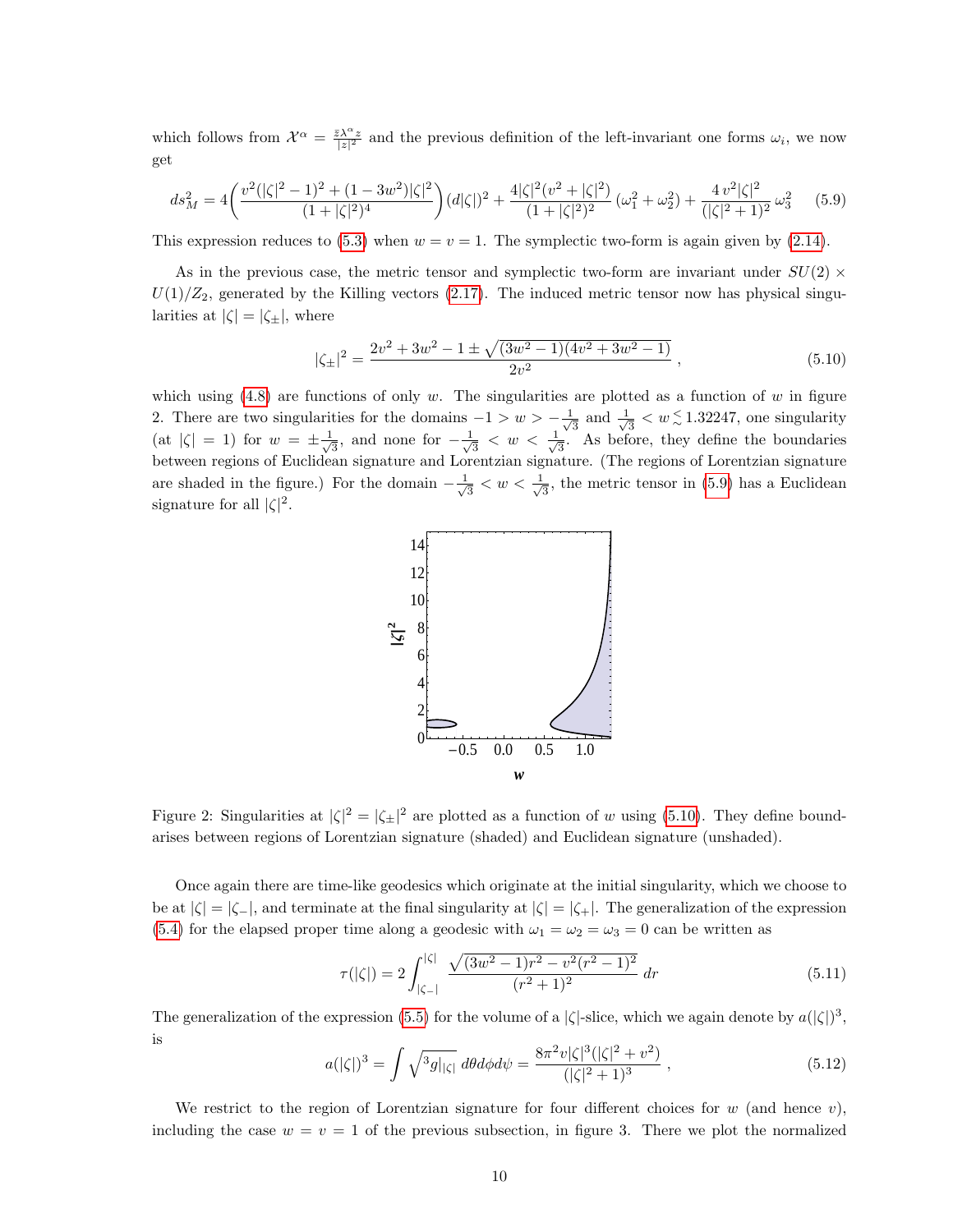scale  $a/a|_{\tau=0}$  as a function of the time  $\tau$ , starting from  $\tau=0$  (the time of the initial singularity) to the time of the final singularity. In all cases the distance scale  $a$  is nonvanishing at the time of the initial and final singularities, and the scale grows and de-accelerates. The largest and longest expansion occurs when w takes its maximum value of  $\sim$  1.3225, while the space-time only exists for an instant for  $w=\pm\frac{1}{\sqrt{2}}$  $\frac{1}{3}$ .



Figure 3:  $a/a|_{\tau=0}$  as a function of the time  $\tau$  from  $\tau=0$  (the time of the initial singularity) to the time of the final singularity for four different choices for w (and hence v):  $w \approx 1.3225$  (large dashed curve),  $w = 1.25$  (dot-dashed curve),  $w = 1$  (solid curve) and  $w = .75$  (small dashed curve).

## 6 Concluding remarks

We have constructed four-dimensional manifolds by taking the  $N \to \infty$  of solutions to Lorentzian matrix equations [\(4.3\)](#page-5-5). The metric tensor and symplectic two-form on the manifold are invariant under  $SU(2) \times U(1)/Z_2$ . The manifolds, in general, have changing signature. We get toy models of spacetime after restricting to regions with Lorentzian signature, complete with initial and final cosmological singularities. The metric tensor resembles that of the Taub region of Taub-NUT space. In all cases, the distance scale scale grows and de-accelerates as shown in figure 3, which clearly does not give a realistic picture of our universe.

Many other solutions of the Lorentzian matrix equations [\(4.3\)](#page-5-5) are possible. On the other hand, not all solutions may have a well defined commutative (or large  $N$ ) limit. One such example is

$$
\begin{aligned}\n\bar{Y}^i &= -n(2+\sqrt{5})X^i, \qquad i=1,2,3 \\
\bar{Y}^a &= -n\sqrt{29+13\sqrt{5}}X^a, \qquad a=4,5,6,7 \\
\bar{Y}^8 &= nX^8\n\end{aligned} \tag{6.1}
$$

where again  $X^{\alpha}$  is defined in [\(3.2\)](#page-4-4). In this case both  $\tilde{\alpha}$  and  $\beta$  are fixed,  $\tilde{\alpha} = \frac{2}{19}(10 -$ √ 5),  $\beta =$ where again  $X$  is defined in (5.2). In this case both a and  $\beta$  are fixed,  $\frac{(n+2)!}{2n!}$ <br> $-\frac{24}{19}(163 + 73\sqrt{5})$ . Again, the dimension of the representation is  $N = \frac{(n+2)!}{2n!}$  $\frac{2n!}{2n!}$ . Now the only free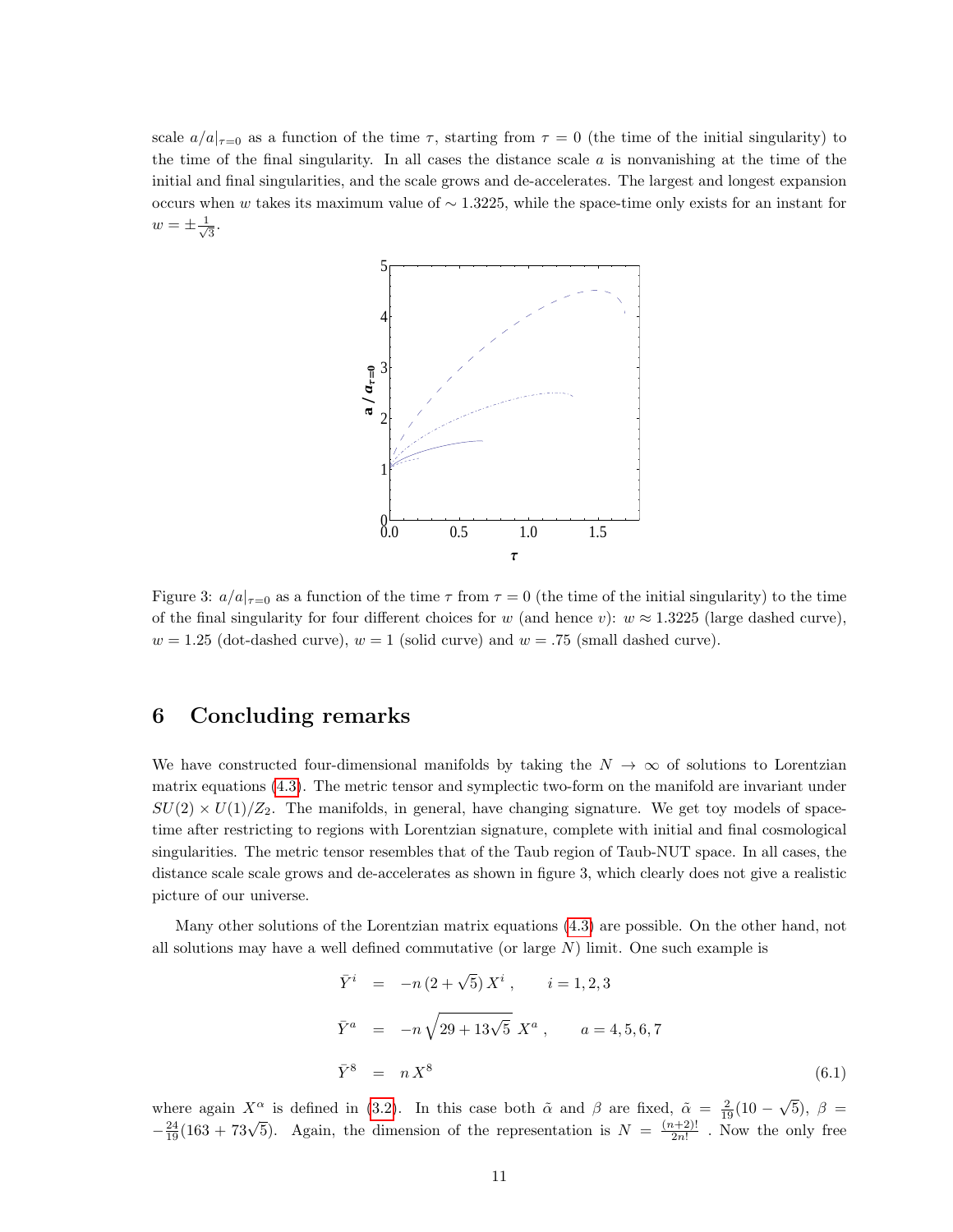parameter is n, and the solution is ill-defined when  $n \to \infty$  and so there is no commutative limit. Upon modifying the matrix action [\(4.3\)](#page-5-5), in particular the cubic term, it should be possible to find solutions associated with other noncommutative geometries, which may or may not have a commutative limit. One possibility is the fuzzy four-sphere embedded in a Lorenzian background.

Many other issues can be explored. Among them are: the question of stability for the various classical matrix solutions, the role played by the inclusion of fermionic degrees of freedom in the matrix model, and the computation of quantum effects. With regard to fermions, we note that supersymmetry, in addition to translation symmetry, is explicitly broken by the presence of the quadratic term in the action [\(4.3\)](#page-5-5). Of course, it is also of interest to investigate whether a more physical cosmology can be found amongst the solutions of this, or related, matrix models. Since a compact coset space necessarily implies a closed space-time cosmology, to get an open universe one proposal is to start with a noncompact noncommutative coset space. One expects matrix representations then to be infinite-dimensional, and although one cannot then take  $N \to \infty$ , it should be possible to define an alternative commutative limit in this case. A striking feature of the space-times recovered in section five is that initial singularity occurs when the universe has a nonzero distance scale  $a(|\zeta|)$ . This distance scale should be greater than the Planck length since Planck scale effects are washed out in the continuum limit. Time cannot be defined for distance scales smaller than  $a(|\zeta_-\rangle)$ . If this feature, i.e., that the universe begins with a non zero spatial size, can be implemented in a realistic cosmology, then it may not be necessary to consider the very early universe, and perhaps, one can even avoid having an inflationary era.

### Acknowledgments

We are very grateful to A. Pinzul for valuable discussions.

#### REFERENCES

- <span id="page-11-0"></span>[1] J. Madore, "The fuzzy sphere," Class. Quant. Grav. 9, 69 (1992).
- [2] H. Grosse and P. Presnajder, "The Dirac operator on the fuzzy sphere," Lett. Math. Phys. 33, 171 (1995).
- [3] U. Carow-Watamura and S. Watamura, "Noncommutative geometry and gauge theory on fuzzy sphere," Commun. Math. Phys. 212, 395 (2000).
- [4] G. Alexanian, A. Pinzul and A. Stern, "Generalized coherent state approach to star products and applications to the fuzzy sphere," Nucl. Phys. B 600, 531 (2001).
- [5] B. P. Dolan, D. O'Connor and P. Presnajder, "Matrix  $\phi^4$  models on the fuzzy sphere and their continuum limits," JHEP 0203, 013 (2002).
- [6] A. P. Balachandran, S. Kurkcuoglu and E. Rojas, "The star product on the fuzzy supersphere," JHEP 0207, 056 (2002)
- <span id="page-11-2"></span>[7] A. P. Balachandran, S. Kurkcuoglu and S. Vaidya, "Lectures on fuzzy and fuzzy SUSY physics," Singapore, Singapore: World Scientific (2007) 191 p. [\[hep-th/0511114\]](http://arxiv.org/abs/hep-th/0511114).
- <span id="page-11-1"></span>[8] S. Iso, Y. Kimura, K. Tanaka and K. Wakatsuki, "Noncommutative gauge theory on fuzzy sphere from matrix model," Nucl. Phys. B 604, 121 (2001).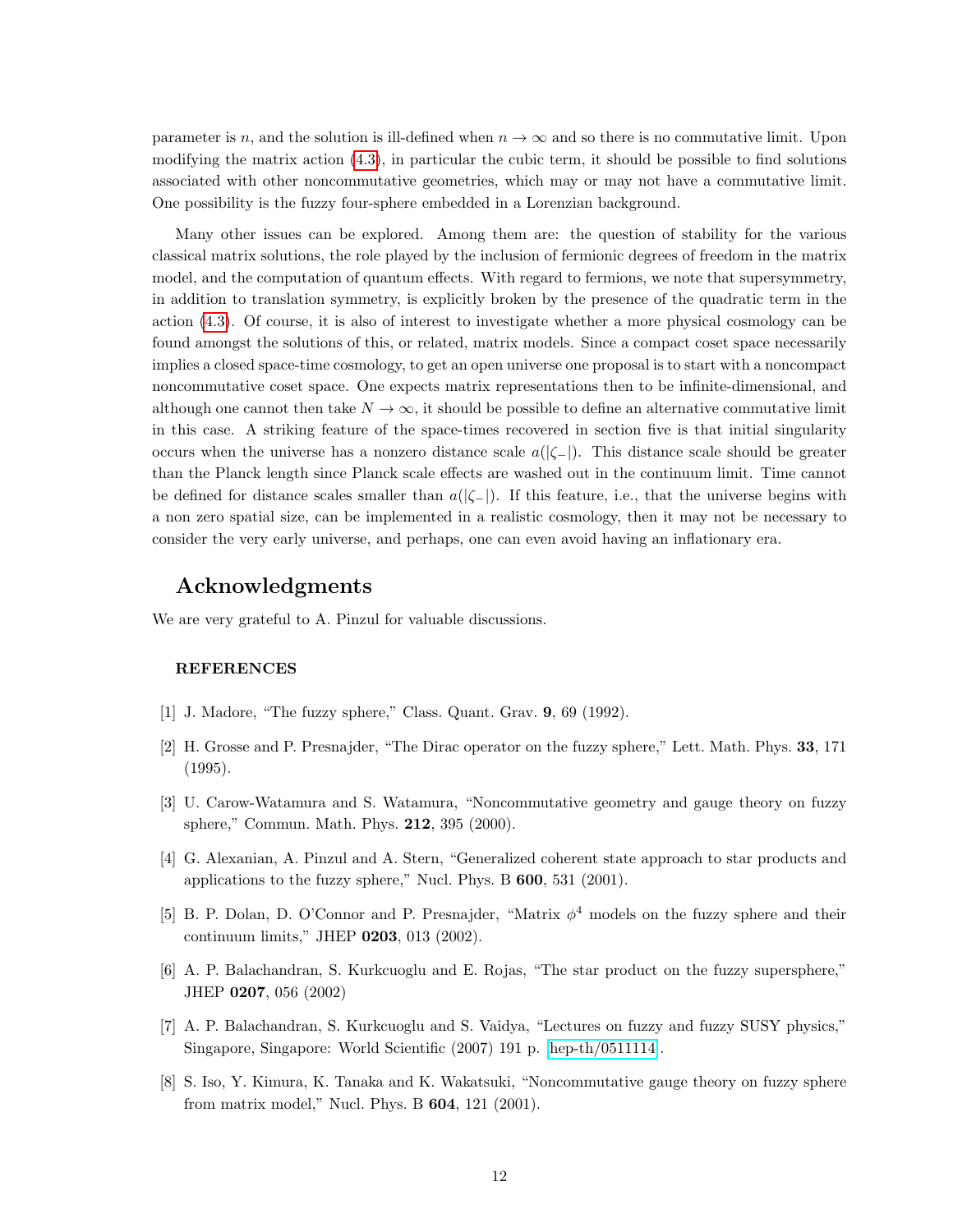- <span id="page-12-0"></span>[9] A. Chaney, L. Lu and A. Stern, "Lorentzian Fuzzy Spheres," Phys. Rev. D 92, no. 6, 064021  $(2015)$ ; "Matrix Model Approach to Cosmology," Phys. Rev. D **93**, no. 6, 064074 (2016).
- <span id="page-12-1"></span>[10] E. Alvarez and P. Meessen, "Newtonian M(atrix) cosmology," Phys. Lett. B 426, 282 (1998).
- [11] D. Z. Freedman, G. W. Gibbons and M. Schnabl, "Matrix cosmology," AIP Conf. Proc. 743, 286 (2005).
- [12] B. Craps, S. Sethi and E. P. Verlinde, "A Matrix big bang," JHEP 0510, 005 (2005).
- [13] J. Erdmenger, R. Meyer and J. H. Park, "Spacetime Emergence in the Robertson-Walker Universe from a Matrix model," Phys. Rev. Lett. 98, 261301 (2007).
- [14] D. Klammer and H. Steinacker, "Cosmological solutions of emergent noncommutative gravity," Phys. Rev. Lett. 102 (2009) 221301.
- [15] S. W. Kim, J. Nishimura and A. Tsuchiya, "Expanding (3+1)-dimensional universe from a Lorentzian matrix model for superstring theory in  $(9+1)$ -dimensions," Phys. Rev. Lett. **108**, 011601 (2012); S. W. Kim, J. Nishimura and A. Tsuchiya, "Expanding universe as a classical solution in the Lorentzian matrix model for nonperturbative superstring theory," Phys. Rev. D 86, 027901  $(2012)$ ; "Late time behaviors of the expanding universe in the IIB matrix model," JHEP 1210, 147 (2012); Y. Ito, S. W. Kim, J. Nishimura and A. Tsuchiya, "Monte Carlo studies on the expanding behavior of the early universe in the Lorentzian type IIB matrix model," PoS LATTICE 2013, 341 (2014); Y. Ito, S. W. Kim, Y. Koizuka, J. Nishimura and A. Tsuchiya, "A renormalization group method for studying the early universe in the Lorentzian IIB matrix model," PTEP 2014, no. 8, 083B01 (2014).
- [16] J. Arnlind and J. Hoppe, "The world as quantized minimal surfaces," Phys. Lett. B 723, 397 (2013).
- [17] D. Jurman and H. Steinacker, "2D fuzzy Anti-de Sitter space from matrix models," JHEP 1401, 100 (2014).
- <span id="page-12-2"></span>[18] A. Stern, "Noncommutative Static Strings from Matrix Models," Phys. Rev. D 89, no. 10, 104051 (2014); "Matrix Model Cosmology in Two Space-time Dimensions," Phys. Rev. D 90, no. 12, 124056 (2014).
- <span id="page-12-3"></span>[19] A. D. Sakharov, "Cosmological Transitions With a Change in Metric Signature," Sov. Phys. JETP 60, 214 (1984) [Zh. Eksp. Teor. Fiz. 87, 375 (1984)] [Sov. Phys. Usp. 34, 409 (1991)].
- [20] G. W. Gibbons and J. B. Hartle, "Real Tunneling Geometries and the Large Scale Topology of the Universe," Phys. Rev. D 42, 2458 (1990).
- [21] T. Dray, C. A. Manogue and R. W. Tucker, "Particle production from signature change," Gen. Rel. Grav. 23, 967 (1991).
- [22] G. Ellis, A. Sumeruk, D. Coule and C. Hellaby, "Change of signature in classical relativity," Class. Quant. Grav. 9 (1992) 1535.
- [23] S. A. Hayward, "Signature change in general relativity," Class. Quant. Grav. 9, 1851 (1992).
- [24] M. Mars, J. M. M. Senovilla and R. Vera, "Signature change on the brane," Phys. Rev. Lett. 86, 4219 (2001).